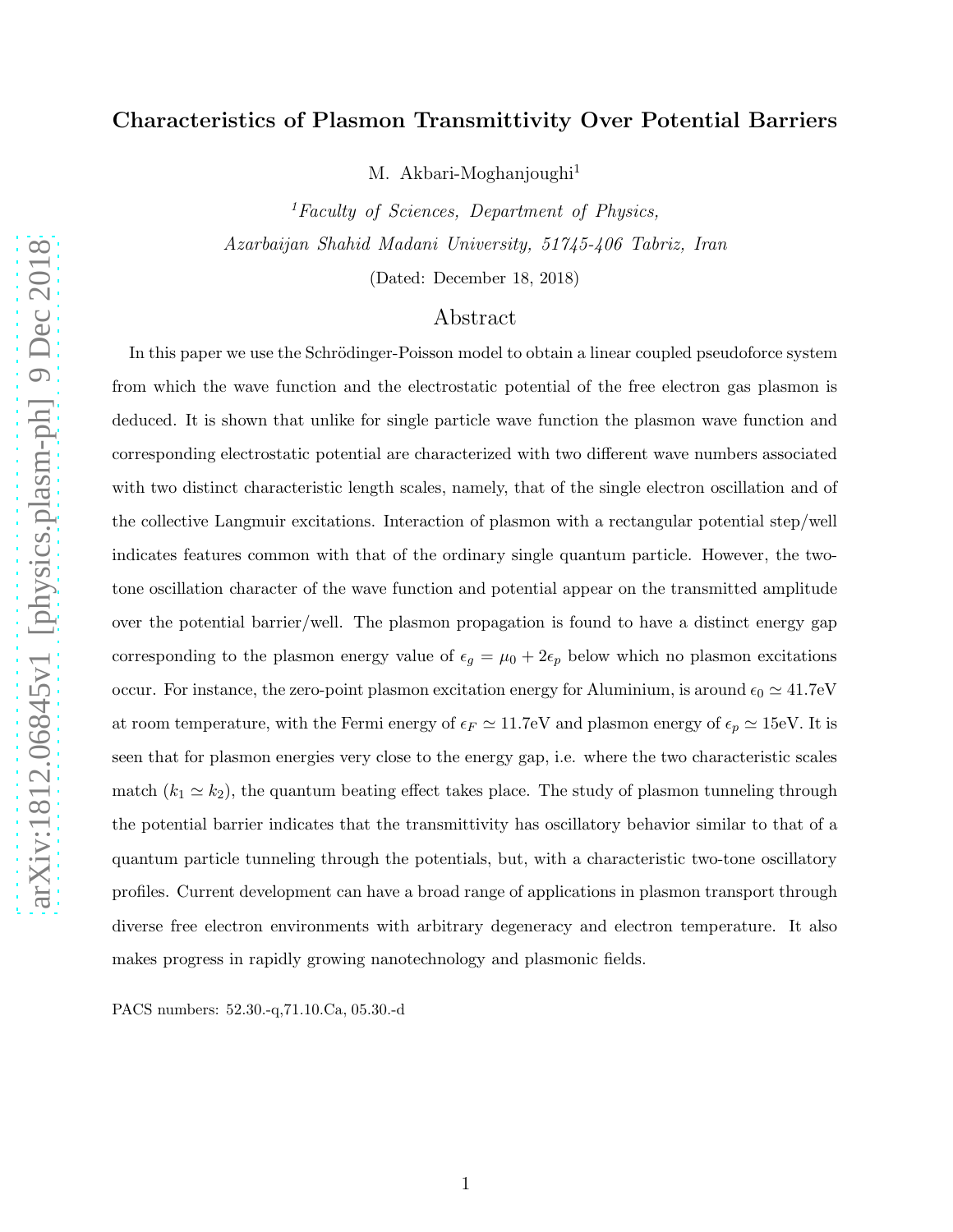#### I. INTRODUCTION

Plasmons are the simplest collective excitations of free electron systems such as plasmas, metals and nano-metallic structures [\[1,](#page-12-0) [2](#page-12-1)]. Technological advancement in the rapidly growing fields of optoelectronics [\[3,](#page-12-2) [4](#page-12-3)], integrated circuits [\[5](#page-12-4)], plasmonic [\[6](#page-12-5)], nanometallic design, quantum computing and other applications are all dependent on clear understanding of the collective electron-hole dynamics and mobilities in electronic devices [\[7](#page-12-6)[–12](#page-12-7)]. The quantum tunnelling and transmittivity over potential barriers is fundamental application of quantum mechanical phenomenon in modern devices such as tunnel diode [\[13\]](#page-13-0), scanning tunneling microscope [\[14](#page-13-1), [15\]](#page-13-2), field effect transistors [\[16](#page-13-3)] and high speed semiconductor tunneling switches [\[17](#page-13-4)]. Quantum tunneling is also an essential ingredient in several astrophysical processes such as nuclear fusion, radioactivity and astrochemistry in interstellar clouds [\[18\]](#page-13-5). Moreover, the quantum transport phenomenon in metals uses the tunnelling concept to fully describe the nature of electron collisions and conductivity through the periodic lattice potential [\[19\]](#page-13-6). Quantum tunnelling is also the dominant electron-hole transport phenomenon in the very large scale (VLS) integrated circuit devices. The most simple tunnel configuration is made of micron sized gap between two metals called the Josephson junction which finds numerous applications in precision measurements and multijunction solar cells [\[20\]](#page-13-7). The quantum tunneling effect which a wave aspect of electron transport can take place in physical barriers and insulator gaps with typical sizes of 1-3nm. In a tunnel diode however the barrier is the depletion layer in an n-p semiconductor juction. Therefore, by applying a forward bias the electrons can tunnel through the barrier making a significant current in the diode [\[21\]](#page-13-8).

The field quantum plasmas has attracted much attention in recent years due to applications in quantum transport and plasmon excitation. The pioneering original contributions to this field include those of Fermi [\[22\]](#page-13-9), Madelung [\[23](#page-13-10)], Hoyle and Fowler [\[24\]](#page-13-11), Chandrasekhar [\[25\]](#page-13-12), Bohm [\[26](#page-13-13)] Pines [\[27](#page-13-14)], Levine [\[28\]](#page-13-15), Klimontovich and Silin [\[29\]](#page-13-16) and many others. These contributions and many recent developments on quantum plasmas [\[30](#page-13-17)[–46\]](#page-14-0) not only have expanded our knowledge of quantum systems and their statistical behavior, but also have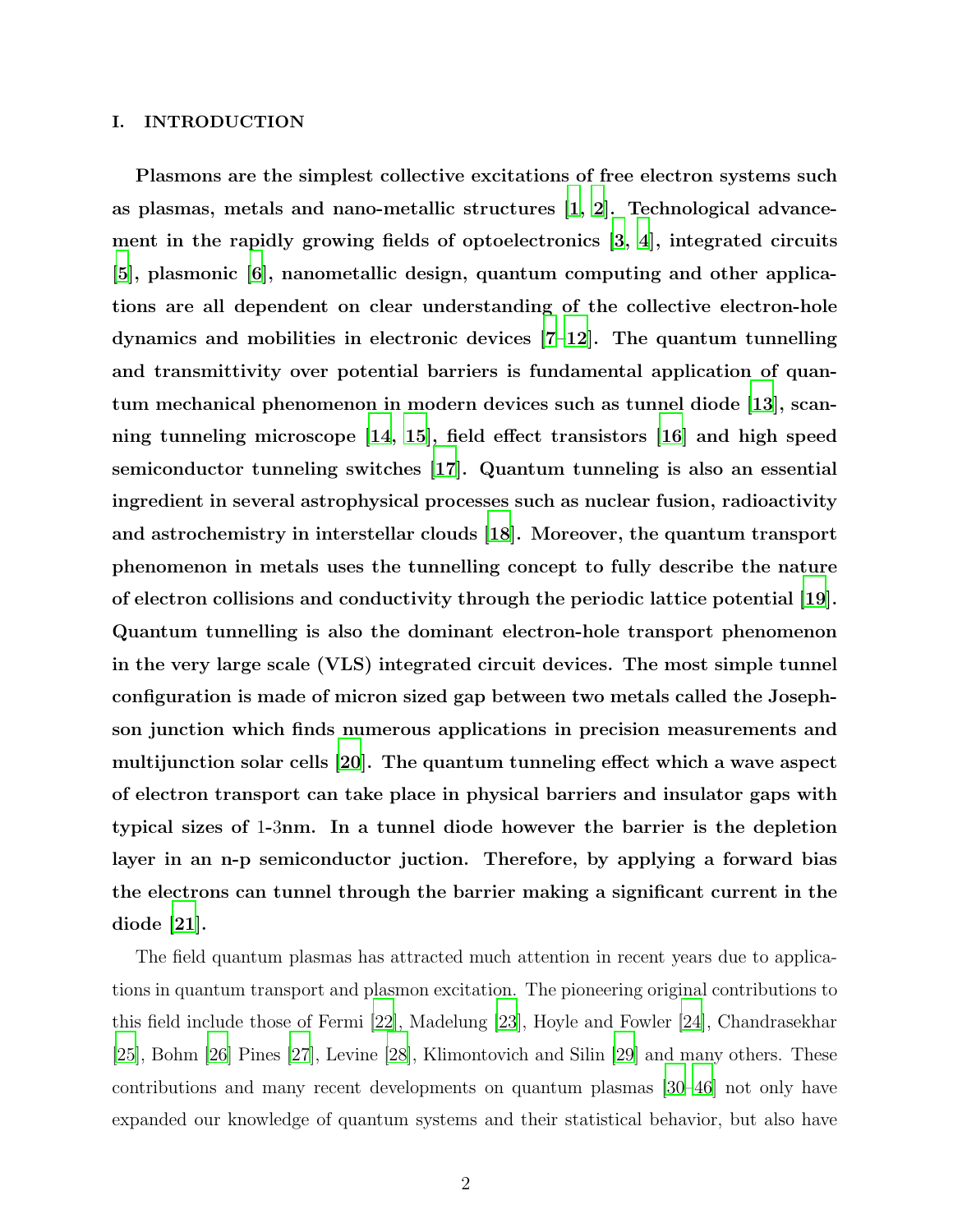led to discovery of many interesting collective properties of dense and degenerate ionized environments unobserved in classical domain. The characteristic metallic properties of solids like the ground state energy of free electron system are well described by Fermi-Thomas model which rely on the quantum statistical features of fermionic systems. These properties are of fundamental value particularly to the field of solid state in describing the most basic collective behavior of metals such as specific heat and electric or heat transport [\[19,](#page-13-6) [20\]](#page-13-7). For instance, the most fundamental electron transport model in solids is due to Sommerfeld which uses the quantum statistic effects in order to takes into account the collective plasma oscillations. However, even the most advanced theories of the quantum transport in metallic compounds present today, approach the many electron effects by taking the single-electron k-state in the plane-wave propagations. While successful to some extent, they are not successful in bringing both the single and many-electron oscillation character of the fermion system in a pleasant unified picture. This is due to the fact that the dual k-state picture can not be probed by the conventional Schrödinger equation which has been designed to cope with single-particle wave function. It is however well-known that full understanding of the physical properties of many electron system requires self-consistent solution of both Schrödinger and Poisson equations  $[47]$ . But, due to the complex mathematical nature of Schrödinger-Poisson model only numerical methods are available in order to evaluate this system [\[48](#page-14-2)[–52\]](#page-14-3). In this paper we present a simple method to reduce the linearized system to a coupled pseudoforce differential equations [\[53](#page-14-4), [54](#page-14-5)] solution of which presents the plane wave structure of the full many electron system which reveals the dual length-scale character of the system in a single picture. Then by using this plane wave solution for the free plasmon excitation, similar to single particle case, we investigate the interaction of a free electron gas with some simple external potential step and barrier and compare our results to tunneling effect through the potential by a single particle. The presentation is as follows. The basic physical model is presented in Sec. II. The generalized plane-wave solution is derived in Sec. III. Plasmon interaction with step potential is investigated in Sec. IV. Interaction with a rectangular potentia is given in Sec. V and conclusions are presented in Sec. VI.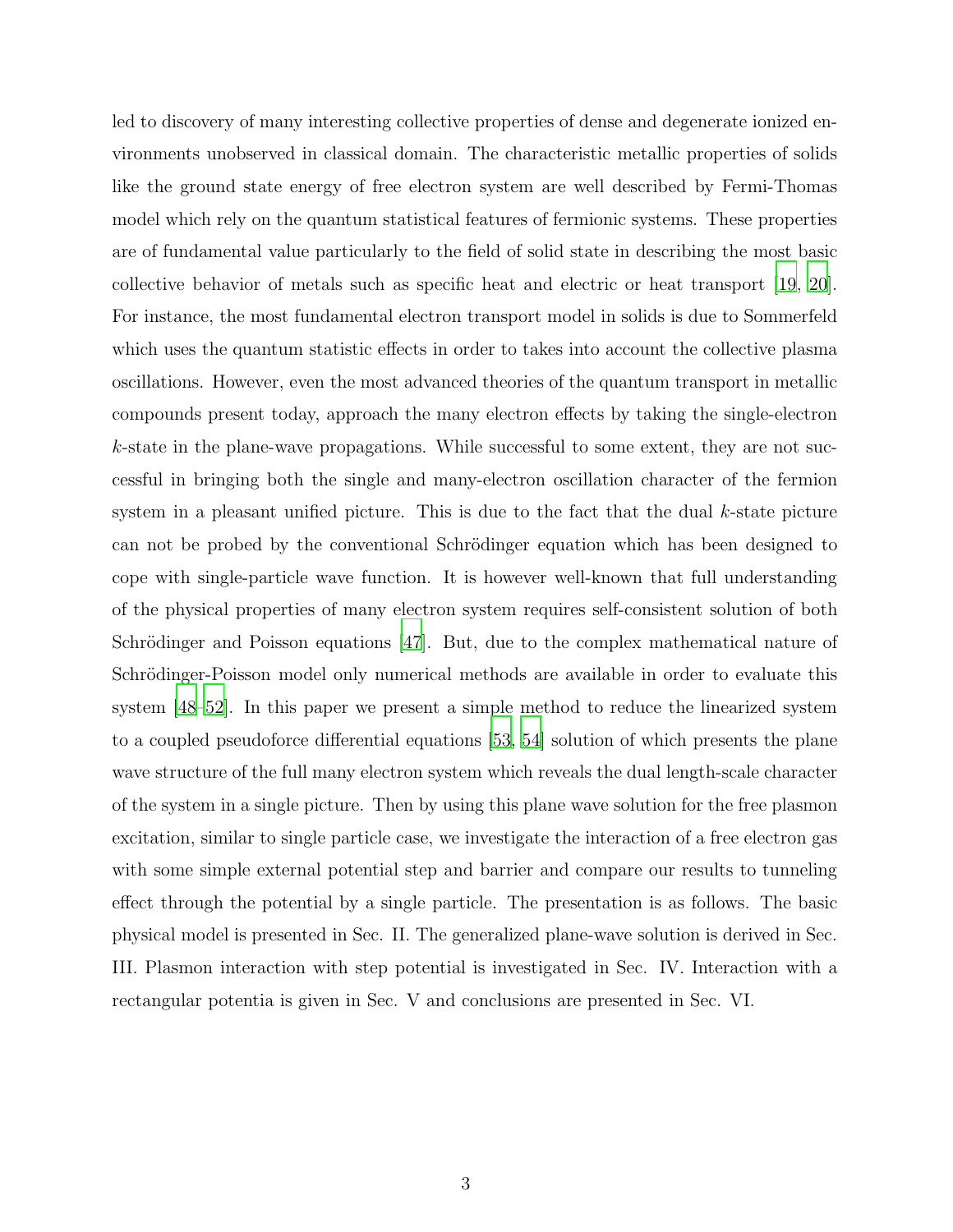#### II. PHYSICAL MODEL

We consider a one dimensional (1D) free electron gas with an arbitrary degree of nonrelativistic degeneracy, the chemical potential,  $\mu$ , and the equilibrium temperature,  $T$ . The evolution of such system is best described by the-Poisson model as [\[55\]](#page-14-6)

<span id="page-3-0"></span>
$$
i\hbar \frac{\partial \mathcal{N}}{\partial t} = -\frac{\hbar^2}{2m} \frac{\partial \mathcal{N}^2}{\partial x^2} - (e\phi - eV_0)\mathcal{N} + \mu(n, T)\mathcal{N},\tag{1a}
$$

$$
\frac{\partial \phi^2}{\partial x^2} = 4\pi en,\tag{1b}
$$

in which  $\mathcal{N} = \sqrt{n(x,t)} \exp[iS(x,t)]$  is the electron gas wave function with  $\mathcal{NN}^* = n(x,t)$ being the number density and  $u(x,t) = (1/m)\partial S(x,t)/\partial x$  the electron fluid speed. Also,  $V_0$  is any constant external potential,  $\phi$  the electrostatic potential,  $\hbar$  the reduced Planck constant and m the electron mass. In the linear perturbation limit, when  $\mu \equiv \mu_0$ , however, the system [\(1\)](#page-3-0) reduces to the following coupled linear pseudoforce system with the particular plasmon plane-wave solution of type  $\mathcal{N}(x,t) = \psi(x) \exp(it\tau/\hbar)$  with energy eigenvalue,  $\epsilon$ 

<span id="page-3-2"></span>
$$
\frac{d^2\Psi(x)}{dx^2} + \Phi(x) = -2E\Psi(x),\tag{2a}
$$

$$
\frac{d^2\Phi(x)}{dx^2} - \Psi(x) = 0,\t\t(2b)
$$

where we have used the normalization scheme  $\Psi = \psi / \sqrt{n_0}$  with  $n_0$  being the equilibrium number density of electron gas,  $\Phi = e\phi$ ,  $E = (\epsilon - \mu_0 - eV_0)/2\epsilon_p$   $(\epsilon_p = \hbar\omega_p$  with  $\omega_p =$  $\sqrt{4\pi e^2 n_0/m}$  is the plasmon energy quanta) and  $x = x/\lambda_p$  where  $\lambda_p = 2\pi/k_p$  with  $k_p =$  $\sqrt{2m\epsilon_p}/\hbar$  is the characteristic plasmon wavelength. The number density and pressure in [\(5\)](#page-3-1) can also be rewritten in terms of familiar analytic polylog functions as follows [\[56](#page-14-7)]

$$
n(\mu_0, T) = -N \text{Li}_{3/2} \left[ -\exp\left(-\beta \mu_0\right) \right], \quad P(\mu_0, T) = -\frac{N}{\beta} \text{Li}_{5/2} \left[ -\exp\left(-\beta \mu_0\right) \right],\tag{3}
$$

where  $\beta = 1/k_B T$  with  $k_B$  being the Boltzmann constant and N is defined as below

$$
N = \frac{2}{\Lambda^3} = 2\left(\frac{mk_B T}{2\pi\hbar^2}\right)^{3/2},
$$
\n(4)

with  $\Lambda$  being the electron thermal de Broglie wavelength. Therefore, the equation of state of an isothermal free electron gas with arbitrary degeneracy may be written as [\[56\]](#page-14-7)

<span id="page-3-1"></span>
$$
P(\mu_0, T) = \frac{n(\mu_0, T)}{\beta} \frac{\text{Li}_{5/2}[-\exp(-\beta \mu_0)]}{\text{Li}_{3/2}[-\exp(-\beta \mu_0)]}.
$$
 (5)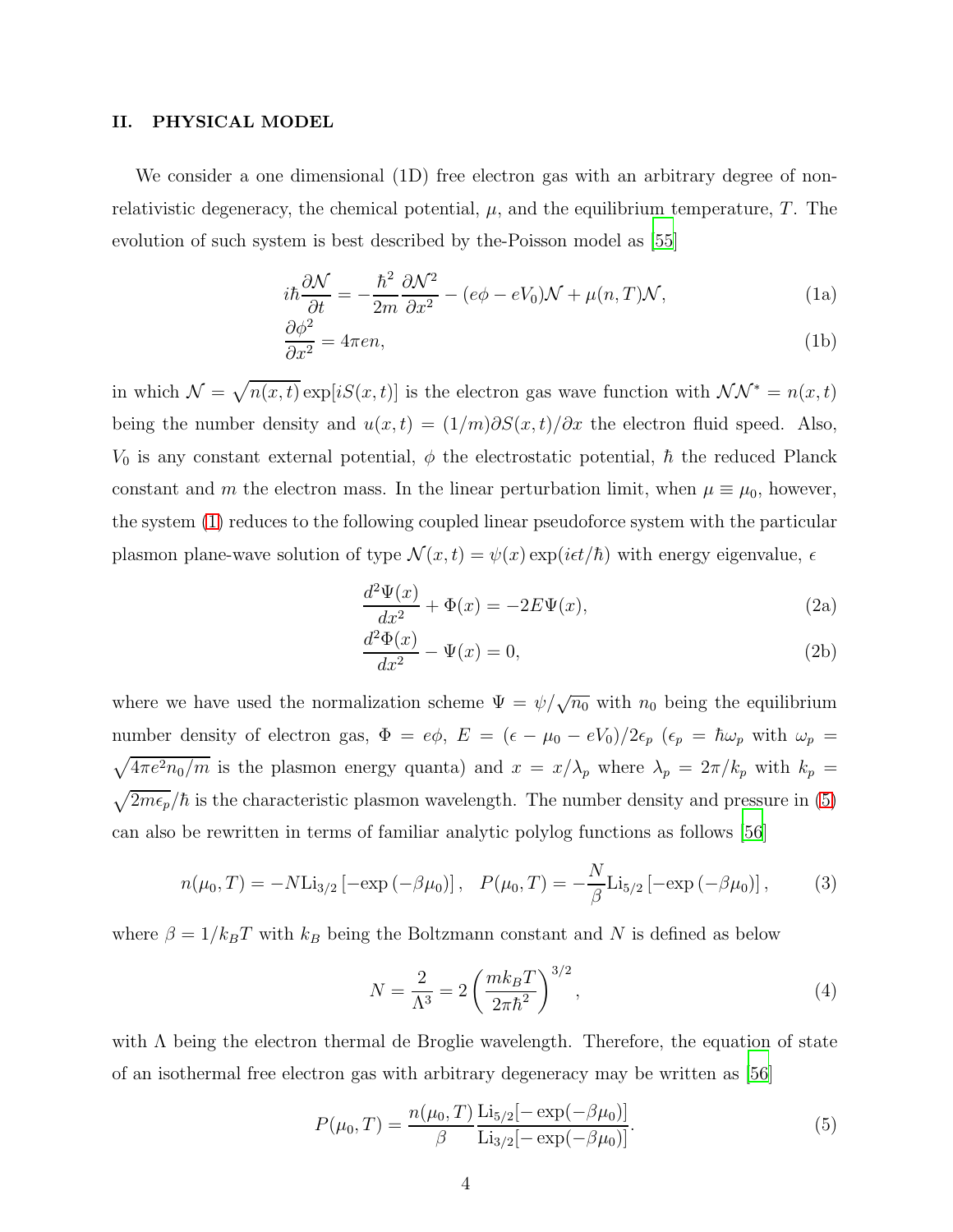#### III. GENERALIZED PLANE WAVE SOLUTION

The general complex solution to the coupled linear system [\(2\)](#page-3-2) is given below

<span id="page-4-0"></span>
$$
\Psi(x) = \frac{(k_2^2 \Psi_0 + \Phi_0) \exp(i k_2 x) - (k_1^2 \Psi_0 + \Phi_0) \exp(i k_1 x)}{2\alpha},
$$
\n(6a)

$$
\Phi(x) = \frac{(k_2^2 \Phi_0 + \Psi_0) \exp(i k_1 x) - (k_1^2 \Phi_0 + \Psi_0) \exp(i k_2 x)}{2\alpha},
$$
\n(6b)

where  $\Psi_0$  and  $\Phi_0$  are defined by the initial condition of plasmon excitations. The solutions [\(6\)](#page-4-0) may be considered as the most general plane wave solution to plasmon excitations with two distinct characteristic wave numbers (normalized to  $k_p$ ) as defined below

$$
k_1 = \sqrt{E_0 - \alpha}, \quad k_2 = \sqrt{E_0 + \alpha}, \quad \alpha = \sqrt{E_0^2 - 1}.
$$
 (7)

It is noted that the dual scale-length character of the free electron gas comes from the single-particle and collective interaction of the electrons [\[54](#page-14-5)]. For a free electron wave we have  $E_0 =$  $(\epsilon - \mu_0)/2\epsilon_p$  where  $\epsilon$  is the plasmon energy and  $\mu_0$  is the unperturbed chemical potential of the system. Note that there is a plasmon energy gap for  $E_0 < 1$  or  $\epsilon < \mu_0 + 2\epsilon_p$ . The plasmon excitation gap energy is then  $\epsilon_g = \mu_0 + 2\epsilon_p$ . The typical value of room-temperature Fermi and plasmon energies for Aluminium are  $\mu_0 = \epsilon_F \simeq 11.7$ eV and  $\epsilon_p \simeq 15$ eV, respectively. It can also be easily confirmed that the energy of free electron excitations given by [\(6\)](#page-4-0) is  $\epsilon = \mu_0 + \epsilon_p (k_1^2 + k_2^2)$ . The quantized energy levels of collective electron gas excitations in an infinite potential well are obtained in Ref. [\[55\]](#page-14-6). Application of the constant external potential  $V_0$  to the electron gas results in the same plane wave solution  $(6)$  with new energy eigenvalue  $E = (\epsilon - \mu_0 - eV_0)/2\epsilon_p = E_0 - U$  with  $U = eV_0/2\epsilon_p$  and  $E_0$  denoting the normalized potential-free plasmon energy. The normalized energy  $E_0 \simeq 1$  or equivalently  $\epsilon \simeq \mu_0 + 2\epsilon_p$ leads to the quantum beating effect in which  $k_1 \simeq k_2$  holds.

#### IV. INTERACTION WITH POTENTIAL STEPS

Using the generalized plane wave solution for linear plasmon excitation we now consider the interaction of these entities with a simple potential step of height/depth, U. The problem dealt with in a quite similar manner as with the particle penetrating into the (negative/possitive) potential region. The wave function is partly reflected and transmitted through the divided region. We consider the boundary to be at the origin  $x = 0$ . The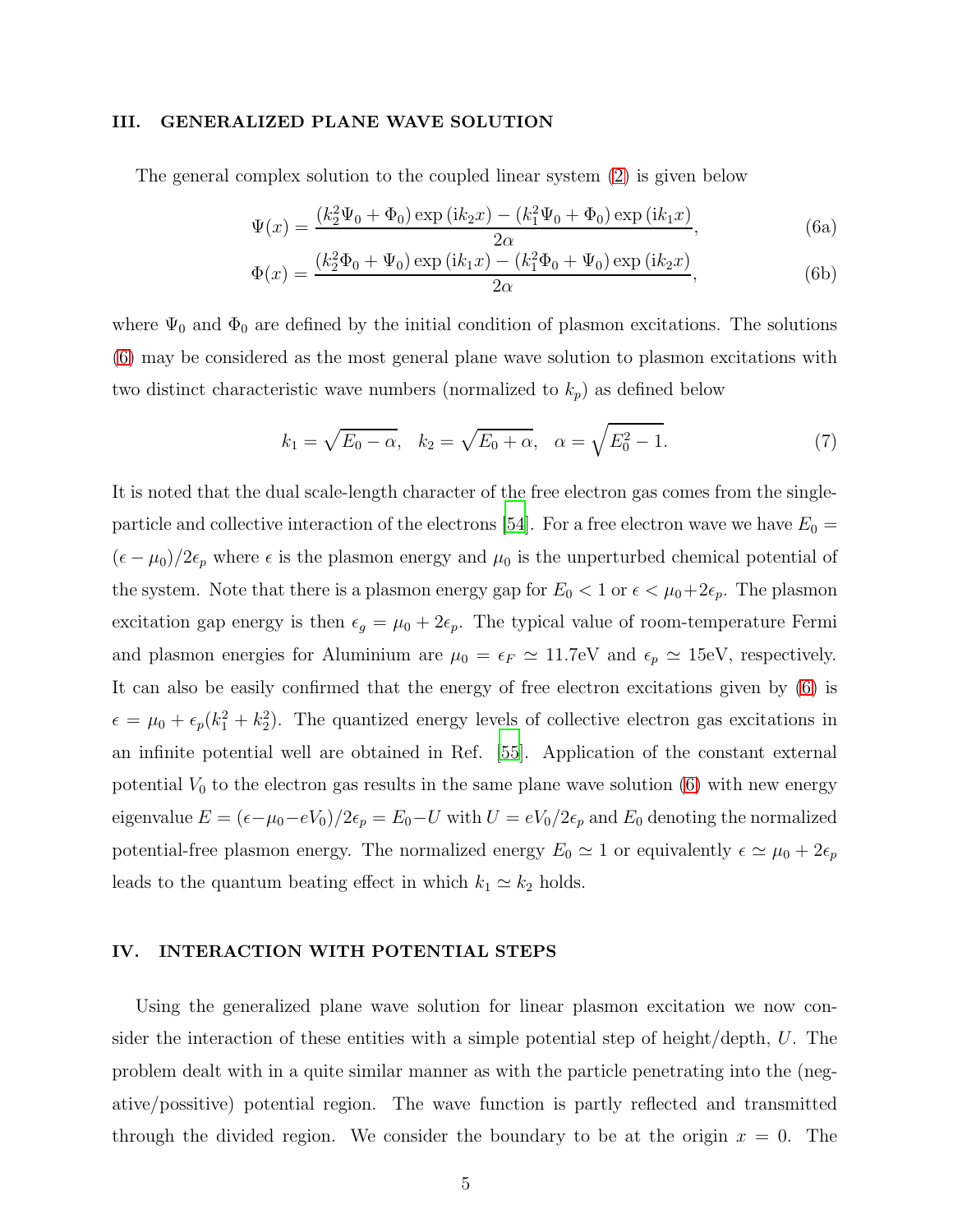boundary conditions at  $x = 0$  which is the continuity of solutions and their derivatives at the boundary of the two regions, properly provide the values of  $\Psi_0$  and  $\Phi_0$  in [\(6\)](#page-4-0), as follows

$$
\Phi_1(0) = \Phi_2(0), \quad \frac{d\Phi_1(x)}{dx}\bigg|_{x=0} = \frac{d\Phi_2(x)}{dx}\bigg|_{x=0},\tag{8a}
$$

$$
\Psi_1(0) = \Psi_2(0), \quad \frac{d\Psi_1(x)}{dx}\bigg|_{x=0} = \frac{d\Psi_2(x)}{dx}\bigg|_{x=0}.
$$
\n(8b)

The wavefunction and electrostatic potential at the two regions can be written as follows

$$
\Phi_1(x) = \frac{(k_{21}^2 \Phi_0 + \Psi_0) \exp(i k_{11} x) - (k_{11}^2 \Phi_0 + \Psi_0) \exp(i k_{21} x)}{2 \alpha_1},
$$
\n(9a)

$$
\Phi_2(x) = \frac{(k_{22}^2 \Phi_0 + \Psi_0) \exp(i k_{12} x) - (k_{12}^2 \Phi_0 + \Psi_0) \exp(i k_{22} x)}{2 \alpha_2},
$$
\n(9b)

$$
\Psi_1(x) = \frac{(k_{21}^2 \Psi_0 + \Phi_0) \exp(i k_{21} x) - (k_{11}^2 \Psi_0 + \Phi_0) \exp(i k_{11} x)}{2 \alpha_1}
$$
(9c)

$$
+ r \frac{(k_{21}^2 \Psi_0 + \Phi_0) \exp(-ik_{21}x) - (k_{11}^2 \Psi_0 + \Phi_0) \exp(-ik_{11}x)}{2\alpha_1}, \tag{9d}
$$

$$
\Psi_2(x) = t \frac{(k_{22}^2 \Psi_0 + \Phi_0) \exp(-ik_{22}x) - (k_{12}^2 \Psi_0 + \Phi_0) \exp(-ik_{12}x)}{2\alpha_2},
$$
\n(9e)

where r and t are the reflection and transmission amplitude, respectively and with the characteristic wavenumber and energy values given as

$$
\alpha_1 = \sqrt{E_1^2 - 1}, \quad k_{11} = \sqrt{E_1 - \alpha_1}, \quad k_{21} = \sqrt{E_1 + \alpha_1}, \tag{10a}
$$

$$
\alpha_2 = \sqrt{E_2^2 - 1}, \quad k_{12} = \sqrt{E_2 - \alpha_2}, \quad k_{22} = \sqrt{E_2 + \alpha_2}, \quad E_2 = E_1 - U. \tag{10b}
$$

It is remarkable to find that, for any given values of  $E \neq 1$ ,  $k_{11}$  and  $k_{12}$  are respective reciprocals of  $k_{21}$  and  $k_{22}$ , that is,  $k_{11}k_{21} = k_{12}k_{22} = 1$ . This leads to the simple normalized energy dispersion of  $E = (1 + k^4)/2k^2$  for the free electron plasmon excitations. Application of the continuity of the electrostatic potential function  $\Phi(x)$  at the boundary confirms that, regardless of the initial values  $\Phi_0$  and  $\Psi_0$ , the boundary conditions are always satisfied. Moreover, The continuity of the wavefunction  $\Psi(x)$  at the boundary leads to  $t = 1 + r$  a result which is also independent from the values of  $\Phi_0$  and  $\Psi_0$ . The later result is comparable to that of quantum particle tunneling through the step potential. Continuity of potential derivative at the boundary, however, leads to the condition below

$$
\Phi_0 = \frac{\left[\beta \left(k_{12} - k_{22}\right) - \left(k_{11} - k_{21}\right)\right] \Psi_0}{\beta k_{12} k_{22} \left(k_{12} - k_{22}\right) - k_{11} k_{21} \left(k_{11} - k_{21}\right)},\tag{11}
$$

a close inspection of which reveals that  $\Psi_0 = \Phi_0$  must hold, due to the following identity

$$
\beta = \frac{\alpha_1}{\alpha_2} = \frac{(k_{11} - k_{21})(1 - k_{11}k_{21})}{(k_{12} - k_{22})(1 - k_{12}k_{22})}.
$$
\n(12)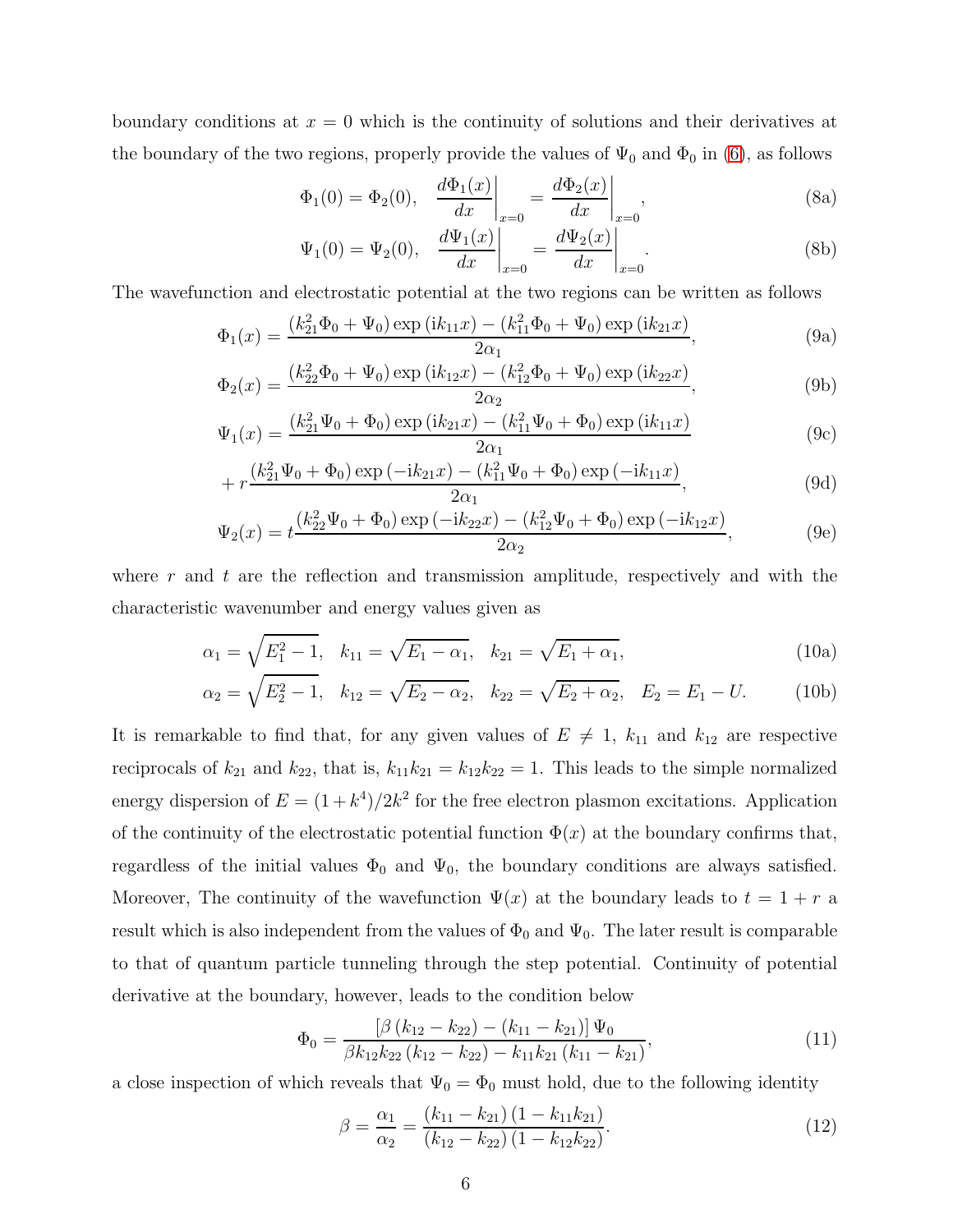Using the conditions above one may rewrite the wave function and the corresponding potentials in the following simplified forms

$$
\Phi_1(x) = \frac{(1 + k_{21}^2) e^{ik_{11}x} - (1 + k_{11}^2) e^{ik_{21}x}}{2\alpha_1},
$$
\n(13a)

$$
\Phi_2(x) = \frac{(1 + k_{22}^2) e^{ik_{12}x} - (1 + k_{12}^2) e^{ik_{22}x}}{2\alpha_2},\tag{13b}
$$

$$
\Psi_1(x) = \frac{(1 + k_{21}^2) e^{ik_{21}x} - (1 + k_{11}^2) e^{ik_{11}x}}{2\alpha_1} + r \frac{(1 + k_{21}^2) e^{-ik_{21}x} - (1 + k_{11}^2) e^{-ik_{11}x}}{2\alpha_1},
$$
(13c)

$$
\Psi_2(x) = t \frac{\left(1 + k_{22}^2\right) e^{ik_{22}x} - \left(1 + k_{12}^2\right) e^{ik_{12}x}}{2\alpha_2}.
$$
\n(13d)

On the other hand, the continuity of wave function derivative at the boundary leads to

<span id="page-6-0"></span>
$$
t = \frac{(1-r)\left[k_{11}(1+k_{11}^2) - k_{21}(1+k_{21}^2)\right]}{\beta\left[k_{12}(1+k_{12}^2) - k_{22}(1+k_{22}^2)\right]}.
$$
\n(14)

Combination of [\(14\)](#page-6-0) with  $t = 1 + r$  results in the following relations for reflection and transmission amplitudes

$$
r = \frac{\left[k_{11}(1 + k_{11}^2) - k_{21}(1 + k_{21}^2)\right] + \beta \left[k_{22}(1 + k_{22}^2) - k_{12}(1 + k_{12}^2)\right]}{\left[k_{11}(1 + k_{11}^2) - k_{21}(1 + k_{21}^2)\right] + \beta \left[k_{12}(1 + k_{12}^2) - k_{22}(1 + k_{22}^2)\right]},
$$
(15a)

$$
t = \frac{2 [k_{11}(1 + k_{11}^2) - k_{21}(1 + k_{21}^2)]}{[k_{11}(1 + k_{11}^2) - k_{21}(1 + k_{21}^2)] + \beta [k_{12}(1 + k_{12}^2) - k_{22}(1 + k_{22}^2)]}.
$$
(15b)

The reflectivity R and transmittivity T follow the relations  $R = |r|^2$  and  $T = 1 - R$ .

Figure 1(a) depicts the schematic of the potential step of height  $U = 5$  as normalized to  $2\epsilon_p$  to the right  $x > 0$ . A plasmon with a normalized energy E is assumed to be incident on the potential step from the left and after interaction partially transmit/reflected from the potential to the right/left regions. There is however an energy gap for propagation of the plasmon excitations in the normalized energy values of  $E < 1$  which corresponds to the zeropoint plasmon excitation energy of  $\epsilon_0 = \mu_0 + 2\epsilon_p$  in a degenerate electron gas with chemical potential  $\mu_0$ . The zero-point energy depends on the electron gas number density and its temperature with a typical value of  $\epsilon_0 \simeq 41.7$ eV for the Aluminium at room temperature. A realistic potential step  $U$  may be due to voltage bias applied across the electron gas, a step-like change of the chemical potential  $\mu_0$  (Fermi energy for completely degenerate gas) in the border of epitaxially grown plasmonic crystals or a very narrow depletion region in a heavily doped p-n junction. However, treatment of more general quantum potentials, by using the scattering matrix method, is postponed for a future investigation. In Fig. 1(b) we have shown the negative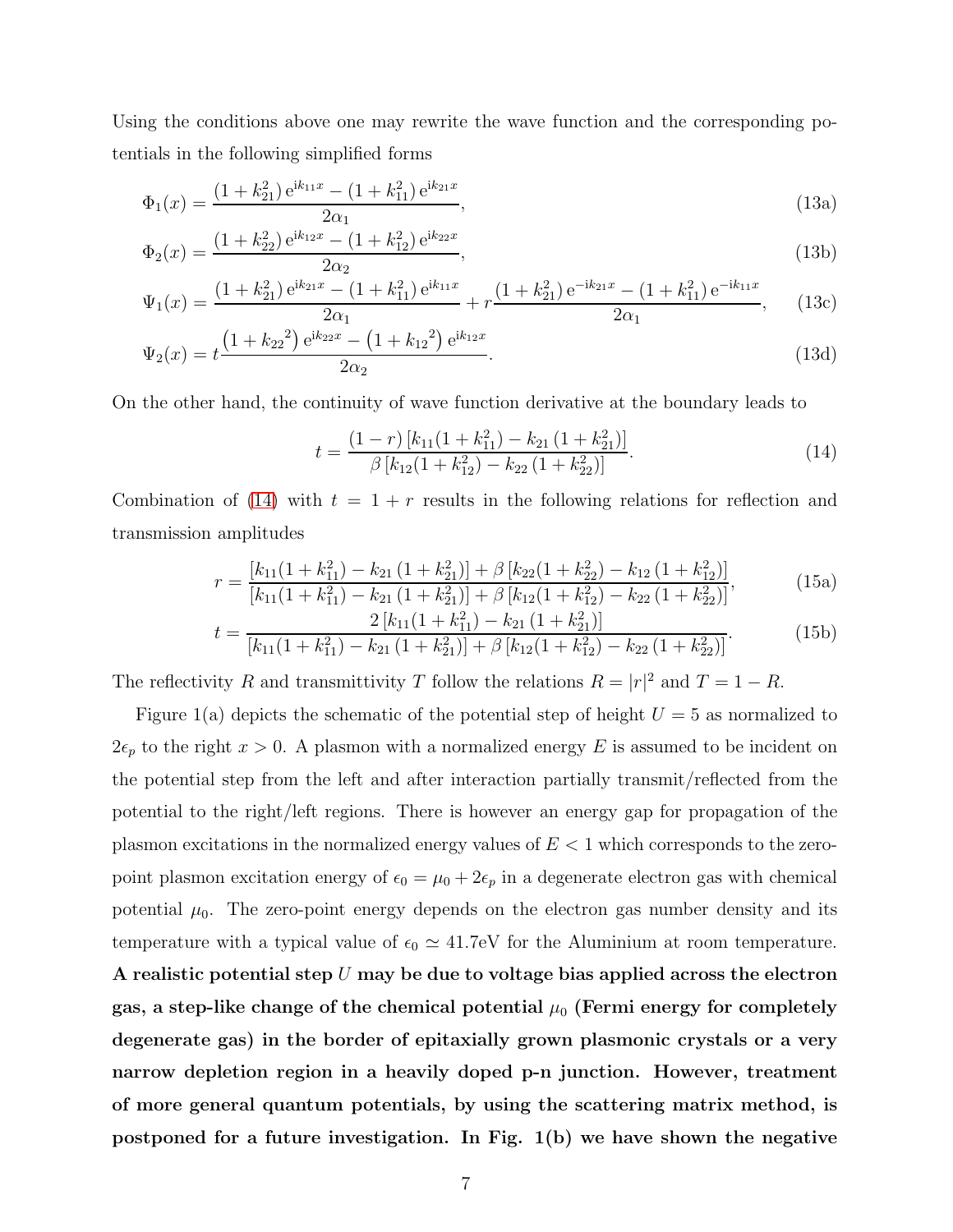potential step of depth  $U = -5$  to the right  $x > 0$ . Note that in the plasmon transmission over the potential steps of Figs.  $1(a)$  and  $1(b)$  there are exists a transmission energy gap corresponding to the ranges of  $U - 1 < E < U + 1$ . It is also found that for the energy range  $1 < E < U - 1$  the plasmon is damped in the positive potential step region. In practice an appropriately doped p-n junction may operate as an ultrafast electronic switch using a voltage bias as the potential step height tuning parameter.

The reflectivity  $R(E)$  and transmittivity  $T(E)$  are shown for different values of the applied potential energy  $U = eV_0/2\epsilon_p$  in two cases of positive and negative potential steps in Figs. 1(c) and 1(d), respectively. Figure 1(c) shows the reflection and transmission coefficients for the potential steps with different heights. The reflectivity  $R(E)$  and transmittivity  $T(E)$ profiles are quite similar to that of a single particle quantum tunneling through the potential steps with same height, except that, they are shifted one energy unit to the left due to the zero point energy. Note that, the transmittivity and reflectivity curves shown in Fig. 1(c) only applies to the energy range of  $E > U + 1$  for every given step height U. It is seen that with increase in the normalized plasmon energy  $E$  the reflectivity/tramsmittivity over the potential step decreases/increases. On the other hand, for the reflection/transmition of a plasmon over a negative potential step shown in Fig.  $1(d)$  for all depth values of the potential step the transmission occurs only beyond the zero point energy value,  $E = 1$ .

Figure 2(a) and 2(b) show the electrostatic potential and wave function profiles for the plasmon excitations at beating energy level  $(E \simeq 1)$  interacting with the negative potential steps,  $U = -2$ . It is remarked that the plasmon wavenumber increases in the potential step region while the amplitude of oscillations decreases. It also noted that the two tone character of plasmon is retained in the transmitted region. Figures  $2(c)$  and  $2(d)$  show the plasmon electrostatic potential and wave function profiles as interacting with the positive potential step,  $U = 2$ . It is remarked that the wavenumber of transmitted plasmon electrostatic potential and wave function both decreases, whereas, their amplitudes of oscillation increases. This is obviously opposite to the case with the negative step potential. The later is due to the fact that the energy of plasmon depends on the wavenumber in the transmitted region through,  $k = \sqrt{2m(E - U)}/\hbar$ . Note that for single particle tunneling the transmission condition is  $E > U$  which is different from that of the plasmon stated above.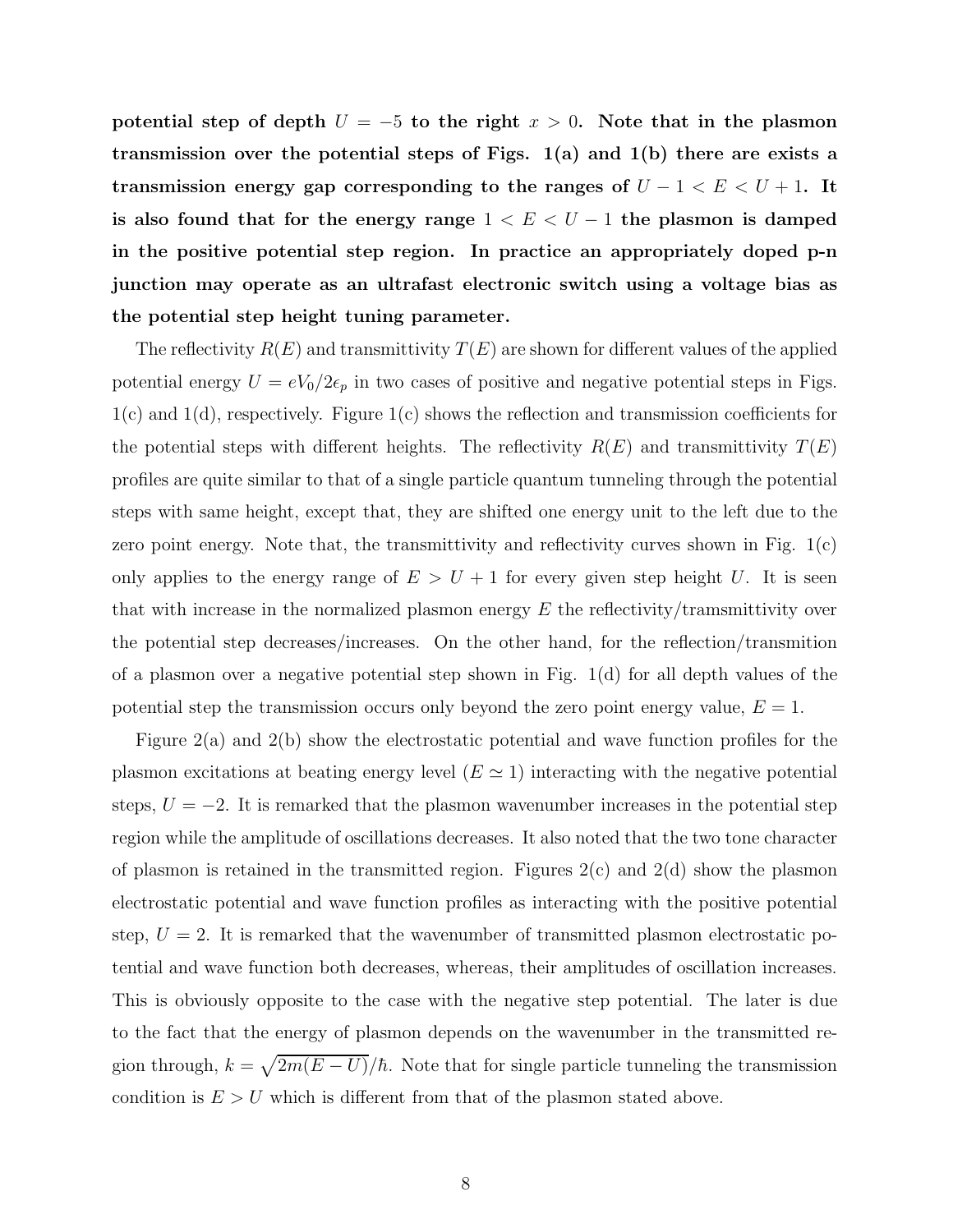### V. INTERACTION WITH FINITE POTENTIAL BARRIER/WELL

We proceed with investigation of the plasmon interaction with a rectangular potential  $barrier$ , well of normalized height/depth U and width a. The electrostatic potential and wave function in three different regions of  $x < 0$ ,  $0 < x < a$  and  $x > a$  are assumed to be

$$
\Phi_1(x) = \frac{(k_{21}^2 \Phi_0 + \Psi_0) \exp(i k_{11} x) - (k_{11}^2 \Phi_0 + \Psi_0) \exp(i k_{21} x)}{2 \alpha_1},
$$
\n(16a)

$$
\Phi_2(x) = \frac{(k_{22}^2 \Phi_0 + \Psi_0) \exp(i k_{12} x) - (k_{12}^2 \Phi_0 + \Psi_0) \exp(i k_{22} x)}{2 \alpha_2},
$$
\n(16b)

$$
\Phi_3(x) = \frac{(k_{21}^2 \Phi_a + \Psi_a) \exp(i k_{11} x) - (k_{11}^2 \Phi_a + \Psi_a) \exp(i k_{21} x)}{2 \alpha_1},
$$
\n(16c)

$$
\Psi_1(x) = \frac{(k_{21}^2 \Psi_0 + \Phi_0) \exp(i k_{21} x) - (k_{11}^2 \Psi_0 + \Phi_0) \exp(i k_{11} x)}{2 \alpha_1}
$$
(16d)

$$
+ r \frac{(k_{21}^2 \Psi_0 + \Phi_0) \exp(-ik_{21}x) - (k_{11}^2 \Psi_0 + \Phi_0) \exp(-ik_{11}x)}{2\alpha_1}, \tag{16e}
$$

$$
\Psi_2(x) = A \frac{(k_{22}^2 \Psi_0 + \Phi_0) \exp(i k_{22} x) - (k_{12}^2 \Psi_0 + \Phi_0) \exp(i k_{12} x)}{2 \alpha_2}
$$
(16f)

$$
+ B \frac{(k_{22}^2 \Psi_0 + \Phi_0) \exp(-ik_{22}x) - (k_{12}^2 \Psi_0 + \Phi_0) \exp(-ik_{12}x)}{2\alpha_2}, \qquad (16g)
$$

$$
\Psi_3(x) = t \frac{(k_{21}^2 \Psi_0 + \Phi_0) \exp(i k_{21} x) - (k_{11}^2 \Psi_0 + \Phi_0) \exp(i k_{11} x)}{2 \alpha_1},
$$
\n(16h)

with eight unknowns A, B, r, t,  $\Psi_0$ ,  $\Phi_0$ ,  $\Psi_a$  and  $\Phi_a$  to be defined from eight following boundary conditions at the barrier edges  $x = 0$  and  $x = a$ 

$$
\Phi_1(0) = \Phi_2(0), \quad \frac{d\Phi_1(x)}{dx}\bigg|_{x=0} = \frac{d\Phi_2(x)}{dx}\bigg|_{x=0},\tag{17a}
$$

$$
\Phi_2(a) = \Phi_3(a), \quad \frac{d\Phi_2(x)}{dx}\bigg|_{x=a} = \frac{d\Phi_3(x)}{dx}\bigg|_{x=a},
$$
\n(17b)

$$
\Psi_1(0) = \Psi_2(0), \quad \frac{d\Psi_1(x)}{dx}\bigg|_{x=0} = \frac{d\Psi_2(x)}{dx}\bigg|_{x=0},\tag{17c}
$$

$$
\Psi_2(a) = \Psi_3(a), \quad \frac{d\Psi_2(x)}{dx}\bigg|_{x=a} = \frac{d\Psi_3(x)}{dx}\bigg|_{x=a}.
$$
\n(17d)

Similar to the previous case for step potential the continuity for potential at  $x = 0$  always holds regardless of initial values,  $\Phi_0$  and  $\Psi_0$ . Also, the continuity of electrostatic potential derivative at  $x = 0$  leads to the conclusion of  $\Phi_0 = \Psi_0$ . However, the continuity of the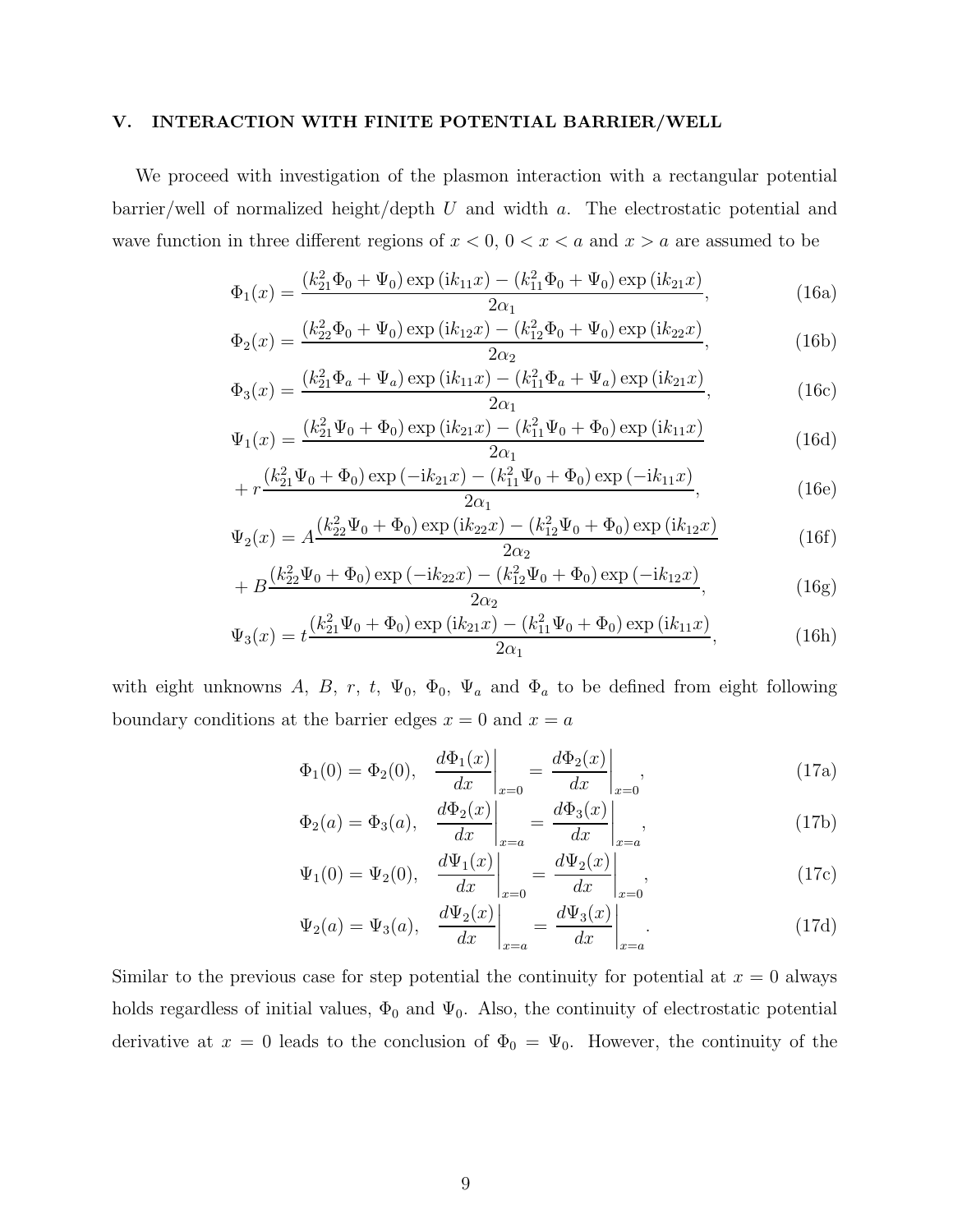electrostatic potential at  $x = a$  uniquely defines the correct values of  $\Phi_a$  and  $\Psi_a$  as follows

$$
\Phi_a = \frac{\beta e^{-ia(k_{11}+k_{21})} \left(1+k_{12}^2\right) \left[ (k_{11}-k_{22}) e^{ia(k_{11}+k_{22})} - (k_{21}-k_{22}) e^{ia(k_{21}+k_{22})} \right]}{(k_{11}-k_{21})^2 (k_{11}+k_{21})}
$$
(18a)

$$
-\frac{\beta e^{-ia(k_{11}+k_{21})}\left(1+k_{22}^2\right)\left[\left(k_{11}-k_{12}\right)e^{ia(k_{11}+k_{12})}-\left(k_{12}-k_{21}\right)\left(1+k_{22}^2\right)e^{ia(k_{12}+k_{21})}\right]}{\left(k_{11}-k_{21}\right)^2\left(k_{11}+k_{21}\right)},\qquad(18b)
$$

$$
\Psi_a = \frac{\beta e^{-ia(k_{11}+k_{21})} \left(1+k_{12}^2\right) \left[k_{11}^2 \left(k_{21}-k_{22}\right) e^{ia(k_{21}+k_{22})} - k_{21}^2 \left(k_{11}-k_{22}\right) e^{ia(k_{11}+k_{22})}\right]}{\left(k_{11}-k_{21}\right)^2 \left(k_{11}+k_{21}\right)}\tag{18c}
$$

$$
(k_{11} - k_{21})^2 (k_{11} + k_{21})
$$
  
+ 
$$
\frac{\beta e^{-ia(k_{11} + k_{21})} (1 + k_{22}^2) [k_{21}^2 (k_{11} - k_{12}) e^{ia(k_{11} + k_{12})} + k_{11}^2 (k_{12} - k_{21}) (1 + k_{22}^2) e^{ia(k_{12} + k_{21})}]}{(k_{11} - k_{21})^2 (k_{11} + k_{21})}.
$$
\n(18d)

The electrostatic potential and wave function in different regions are then given as

$$
\Phi_1(x) = \frac{(1 + k_{21}^2) e^{ik_{11}x} - (1 + k_{11}^2) e^{ik_{21}x}}{2\alpha_1},
$$
\n(19a)

$$
\Phi_2(x) = \frac{(1 + k_{22}^2) e^{ik_{12}x} - (1 + k_{12}^2) e^{ik_{22}x}}{2\alpha_2},\tag{19b}
$$

$$
\Phi_3(x) = \frac{(k_{21}^2 \Phi_a + \Psi_a) e^{ik_{11}x} - (k_{11}^2 \Phi_a + \Psi_a) e^{ik_{21}x}}{2\alpha_1},
$$
\n(19c)

$$
\Psi_1(x) = \frac{(1 + k_{21}^2) e^{ik_{21}x} - (1 + k_{11}^2) e^{ik_{11}x}}{2\alpha_1} + r \frac{(1 + k_{21}^2) e^{-ik_{21}x} - (1 + k_{11}^2) e^{-ik_{11}x}}{2\alpha_1},
$$
(19d)

$$
\Psi_2(x) = A \frac{(1 + k_{22}^2) e^{ik_{22}x} - (1 + k_{12}^2) e^{ik_{12}x}}{2\alpha_2} + B \frac{(1 + k_{22}^2) e^{-ik_{22}x} - (1 + k_{12}^2) e^{-ik_{12}x}}{2\alpha_2},
$$
(19e)

$$
\Psi_3(x) = t \frac{(1 + k_{21}^2) e^{ik_{21}x} - (1 + k_{11}^2) e^{ik_{11}x}}{2\alpha_1}.
$$
\n(19f)

$$
(19g)
$$

The four remaining unknowns can be obtained using the boundary conditions on wave function at  $x = 0$  and  $x = a$ . For instance the continuity of wave function at  $x = 0$  results in  $A + B = 1 + r$ . The continuity of the wave function derivative at  $x = 0$  leads to the following result

$$
A - B = \frac{(1 - r) [k_{11}(1 + k_{11}^2) - k_{21}(1 + k_{21}^2)]}{\beta [k_{12}(1 + k_{12}^2) - k_{22}(1 + k_{22}^2)]}.
$$
\n(20)

Moreover, the continuity of wavefunction and its derivative at  $x = a$  lead to the following relations

$$
t = \beta \frac{\left(1 + k_{22}^2\right) \left(A e^{iak_{22}} + B e^{-iak_{22}}\right) - \left(1 + k_{12}^2\right) \left(A e^{iak_{12}} + B e^{-iak_{12}}\right)}{\left(1 + k_{21}^2\right) e^{iak_{21}} - \left(1 + k_{11}^2\right) e^{iak_{11}}},\tag{21a}
$$

$$
t = \beta \frac{k_{12} (1 + k_{12}^2) \left( A e^{i a k_{12}} - B e^{-i a k_{12}} \right) - k_{22} (1 + k_{22}^2) \left( A e^{i a k_{22}} - B e^{-i a k_{22}} \right)}{k_{11} (1 + k_{11}^2) e^{i a k_{11}} - k_{21} (1 + k_{21}^2) e^{i a k_{21}}},
$$
(21b)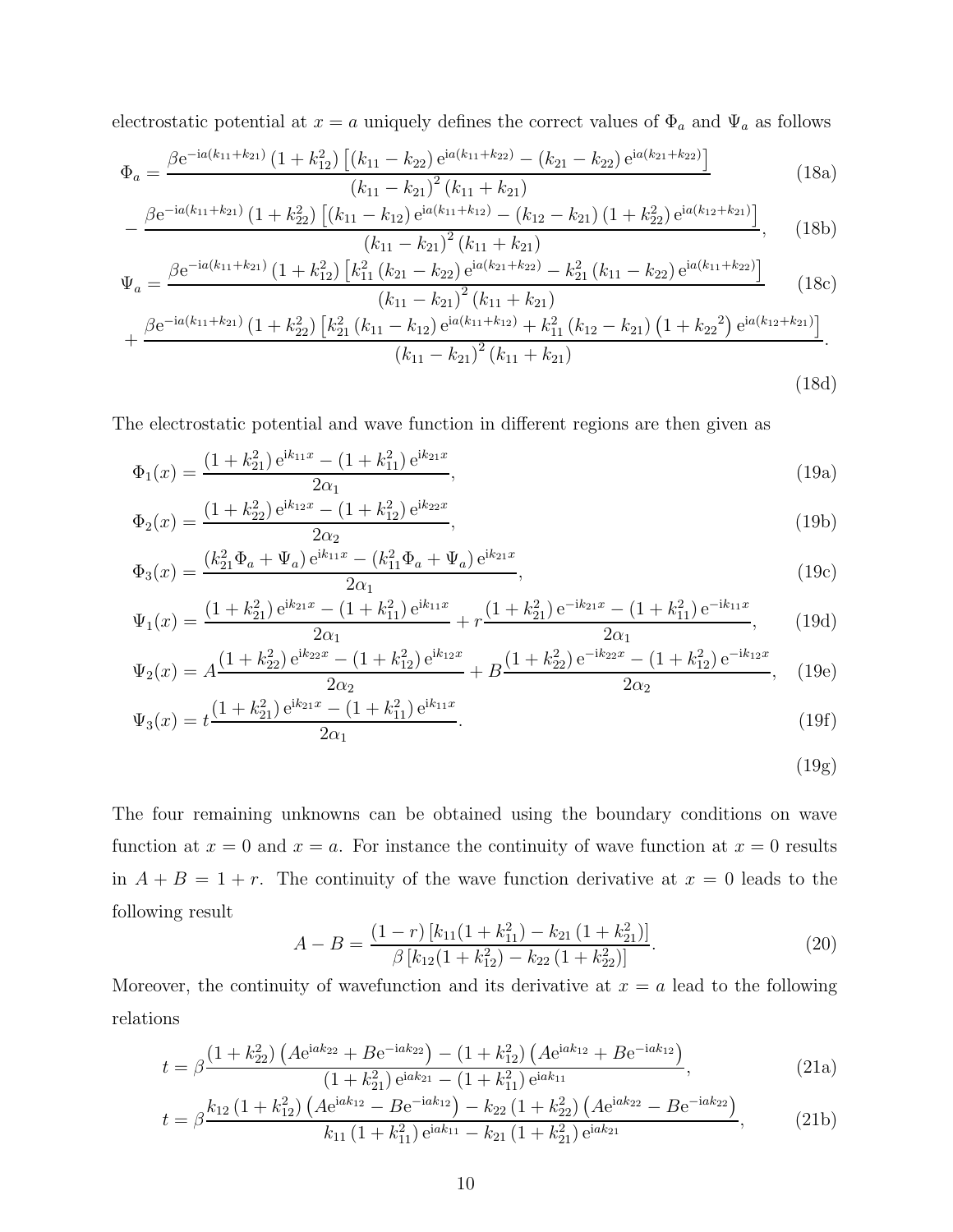from which the four unknowns  $A, B, r$  and t can be derived, Here the long expressions for these quantities are omitted for simplicity.

The transmittivity of a plasmon excitations from potential barrier/well, U, is shown for different values of the well width and barrier height, in Fig. 3. The quantum barrier/well may be either realized by two parallel metallic plates separated by a micron sized insulator gap, the so-called Josephson junction, or a heavily doped p-n-p (n-p-n) tunneling transistor junction. The quantum interference effect is clearly evident in the oscillatory transmission amplitude profiles for all given values of plasmon parameters. These profiles are exactly analogous to the case of single quantum particle tunneling through the potential barrier/well. Figure 3(a) shows the transmittivity for potential height/depth  $U = -8, 8$  in units of  $2\epsilon_p$  and width  $a = 4$  in unit of the characteristic plasmon wavelength  $\lambda_p = h/\sqrt{2m\epsilon_p}$  with h being the Planck constant. It is observed that the transmittivity periodically reaches the maximum value of  $T = 1$  the value of normalized plasmon energy  $E$  is increased. It is also remarked that for a barrier beyond the cutoff transmission energy much rapidly compared to that of the well with the same width. However, the amplitude of oscillations in transmittivity decreases rapidly with increase of the incident plasmon energy value. Figure 3(b) shows the transmittivity profile for the same potential width but enhanced barrier/well height/depth. It is seen that the tramsmitivity minima fall shallower and the oscillation frequency decreases significantly as the potential hiegth/depth increases. Moreover, a slight increase in the barrier/well width in Fig. 3(c) leads to sharp increase in the oscillation frequency and the relative oscillation amplitude as compared to that in Fig. 3(a). A two-tone oscillation in transmittivity profile of the free electron plasmon transmission over both potential barrier and well is clearly evident in Fig. 3(c) which is the result of the two scale length character of plasmon excitations. Finally, the increase in the potential width in Fig. 3(d) leads to sharp in oscillation frequency in the transmittivity profiles of both potential barrier and well.

Figure 4 shows the wave function profiles for plasmon excitation with the given energy interacting with the potential well of height/depth,  $U$ , and width,  $a$ . The Fig. 4(a) shows the corresponding profiles at the beating energy level,  $E \simeq 1$  with enhanced probability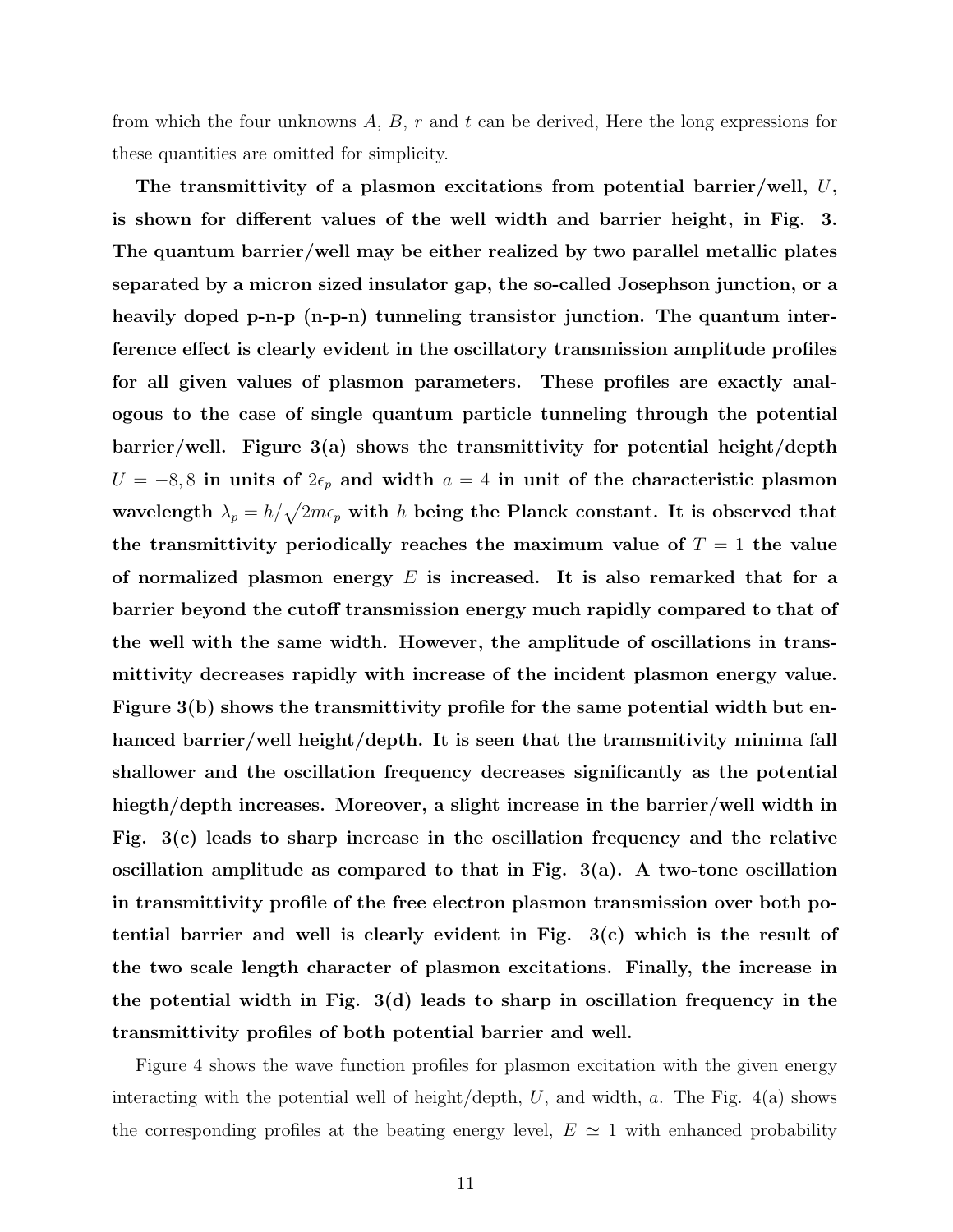amplitudes in sides with no potential energy. However, as it is remarked, the beating effect is destroyed in the middle region where the well potential is present. With increase in the value of the well depth  $U$  in Fig.  $4(b)$  the wavenumber inside the potential well increases. Moreover, Fig.  $4(c)$  shows that a slight increase in the value of normalized plasmon energy E rapidly destroys the beating structures in electrostatic potential and wave function profiles leading to a slightly higher wavenumber in the potential region. Also, the increase in the width of potential well in Fig. 4(d) is shown to significantly increase the wavenumber value in the potential well region.

Figure 5, on the other hand, shows the corresponding electrostatic potential profiles with the potential well depth and energy values used in Fig. 4. It is seen that the energy value of  $E \simeq 1$  caused a beating effect on the profile of electrostatic profile similar to the case of wave function profiles in Figs.  $4(a)$  and  $4(b)$ . It is remarked that the presence of potential well leads to a much weaker oscillations in electrostatic potential in the potential well region compared to that for wave function variations shown in Fig. 4. On the other hand, comparison of Figs. 5(a) and 5(b) reveals that increase in the potential well depth leads to increase in the wavenumber of oscillations in the middle region similar to the case with wave function profile in Figs.  $4(a)$  and  $4(b)$ . It is observed that a slight increase in the value of plasmon energy in Fig. 5(c) completely destroys the beating condition in Figs. 5(a) and 5(b). Figure 5(d) shows the effect of increase in the width of the potential well on electrostatic potential variation in the scattered regions.

Figure 6 shows the scattered wave function and electrostatic potential profiles of plasmon interacting with the potential barrier of height  $U = 2$  and width a. Figures 6(a) and 6(b) show these profiles for the plasmon energy value of  $E \simeq U + 1 = 3.01$ . It is remarked that this value of the normalized plasmon energy leads to the beating condition inside the barrier opposite to the case with the potential well. On the other hand, Figs. 6(a) and 6(b) depict the scattering amplitudes for the wave function and electrostatic potential with increased plasmon energy value of  $E = 4$ . It is remarked that the amplitude of transmissions are substantially lower compared to those of the beating energy condition in Figs. 6(a) and  $6(b)$ .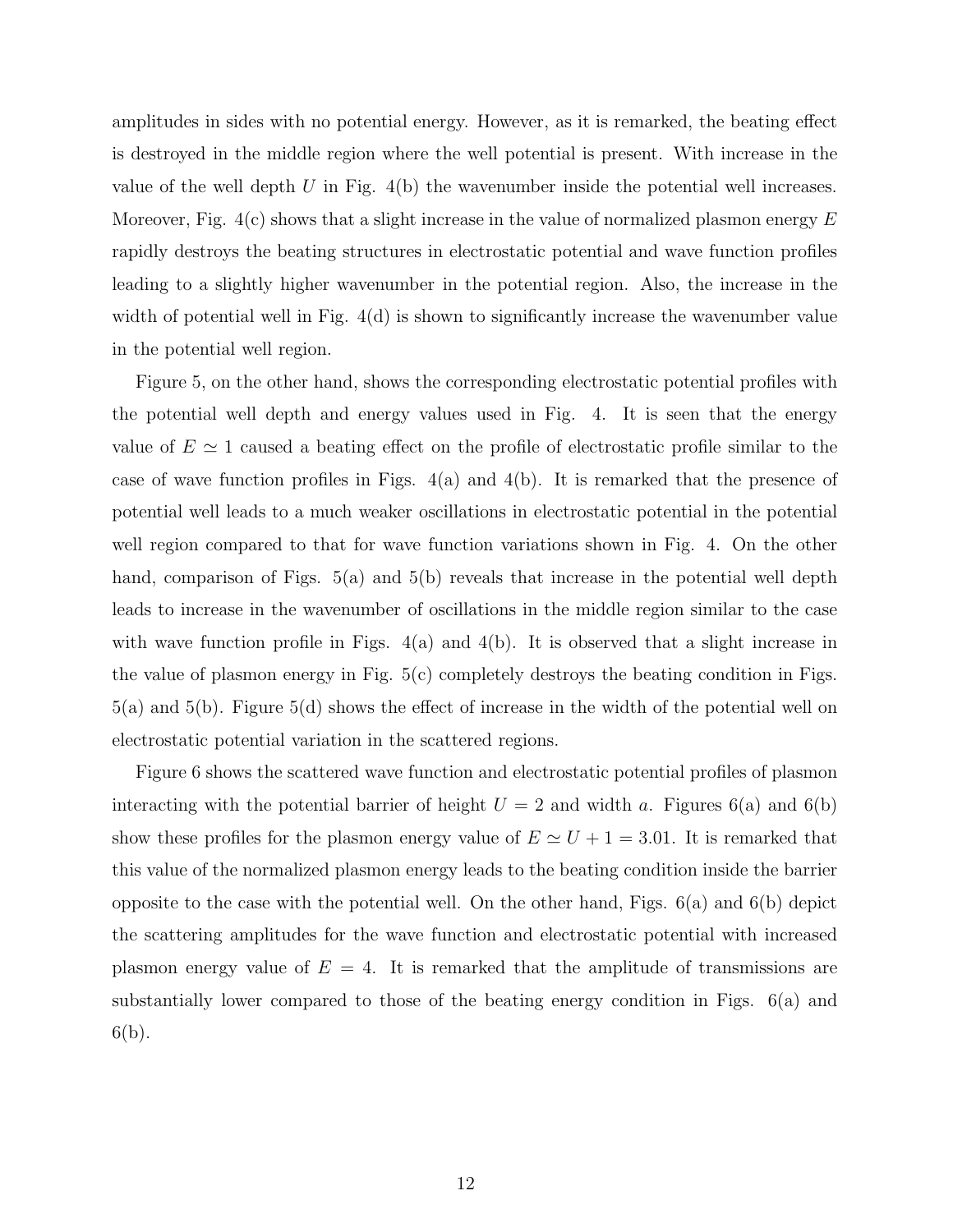#### VI. CONCLUSION

We studied the propagation and interaction of plasmon excitations through the positive/negative potential step and barrier/well using the Schrödinger-Poisson model. A coupled pseudoforce system of differential equations were deduced from which the generalized plane wave solution for plasmon wave function and electrostatic potential was derived. It was remarked that free electron plasmon excitations have two distinct characteristic length scales corresponding to single particle oscillations and collective excitations. The later aspect of plasmon excitations makes them unique and more exotic compared to free single electron case. The zero-point energy for plasmon excitation is found to be  $\epsilon_0 = \mu_0 + 2\epsilon_p$ in which  $\epsilon_p$  is the plasmon energy. It is further revealed that the trasmitivity of plasmon through a potential barrier/well has oscillatory profile which is characteristic of single particle quantum tunneling through the barrier. Current investigation may be helpful for scientific developments of rapidly growing fields of plasmonics and nanotechnology.

- <span id="page-12-0"></span>[1] H. Raether, Excitations of Plasmons and Interband Transitions by Electrons, Springer Tracts in Modern Physics, Vol. 88, Springer (1980).
- <span id="page-12-2"></span><span id="page-12-1"></span>[2] B. DiBartolo ed., Collective Excitation in Solids, Nato ASI Series B, vol 88, Plenum (1981).
- [3] H. Haug and S. W. Koch, Quantum Theory of the Optical and Electronic Properties of Semiconductors (World Scientific, Singapore, 2004).
- <span id="page-12-3"></span>[4] F. Wooten, Optical Properties of Solids, Academic (1972).
- <span id="page-12-4"></span>[5] C. Hu, Modern Semiconductor Devices for Integrated Circuits (Prentice Hall, Upper Saddle River, New Jersey, 2010) 1st ed.
- <span id="page-12-5"></span>[6] G. Mangredi, Phys. Plasmas 25, 031701(2018); https://doi.org/10.1063/1.5026653
- <span id="page-12-6"></span>[7] S. Das Sarma and A. Madhukar, Phys. Rev. B 23, 805(1981).
- [8] F. Stern, Phys. Rev. Lett., **18** 546(1967).
- [9] E. H. Hwang and S. Das Sarma. Phys. Rev. B, 75 205418(2007).
- [10] R. Gupta and B. K. Ridley, Phys. Rev. B 39, 6208(1989).
- [11] S. Datta and R. L. Gunshor, J. Appl. Phys. 54, 4453(1983).
- <span id="page-12-7"></span>[12] P.A. Markovich, C.A. Ringhofer, C. Schmeister, Semiconductor Equations, Springer, Berlin,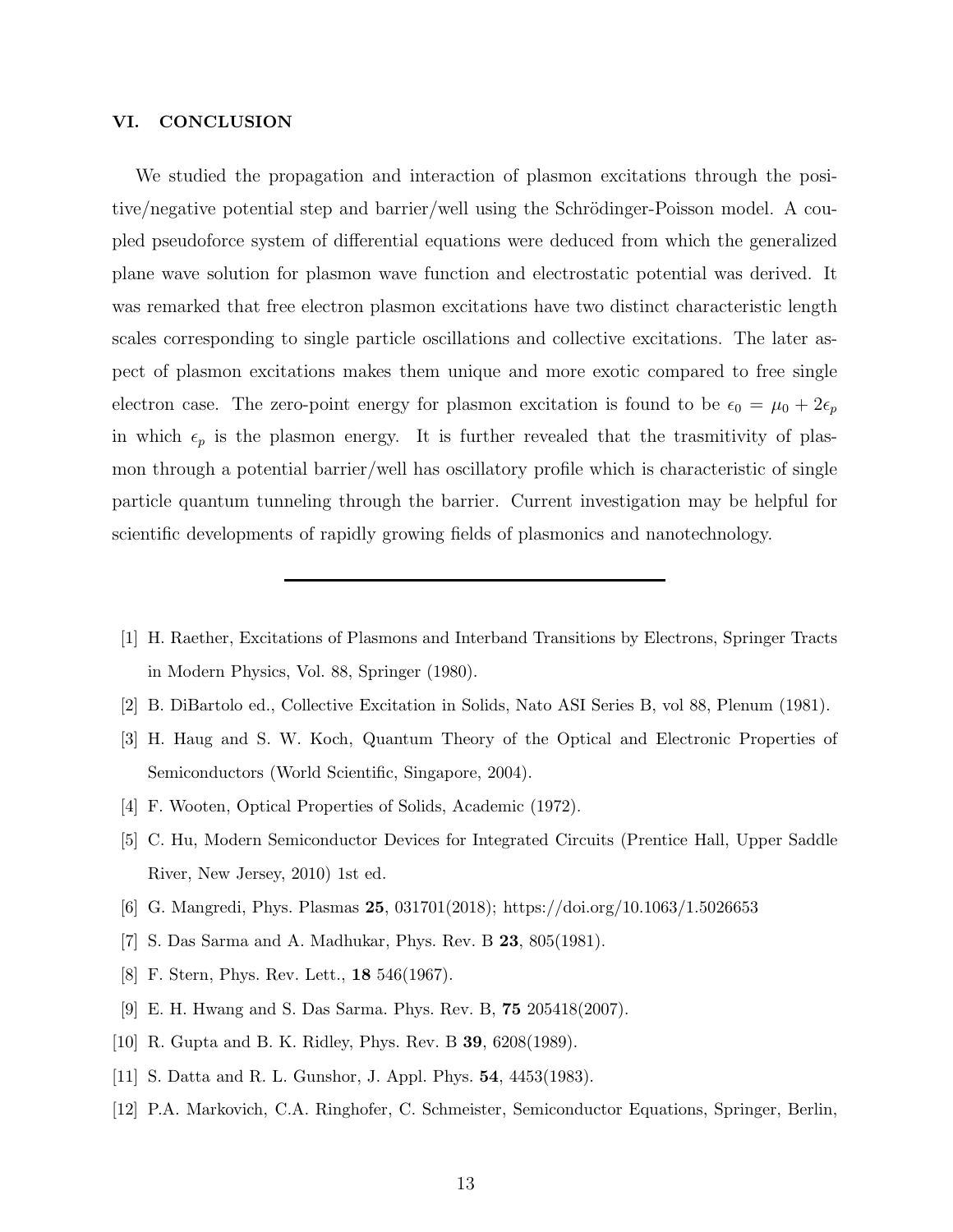1990.

- <span id="page-13-1"></span><span id="page-13-0"></span>[13] K. Seeger, Semiconductor Physics (Springer, Berlin, 2004) 9th ed.
- <span id="page-13-2"></span>[14] J. Taylor, Modern Physics for Scientists and Engineers, Prentice Hall (2004).
- [15] R. D. Knight, Physics for Scientists and Engineers: With Modern Physics, Pearson Education  $(2004).$
- <span id="page-13-4"></span><span id="page-13-3"></span>[16] M. Adrian Ionescu and Riel Heike, Nature, 479 329(2011).
- <span id="page-13-5"></span>[17] G.I. Haddad and P. Mazumder, Solid-State Elect. 41, 1515(1997).
- <span id="page-13-6"></span>[18] F. Trixler, Current Org. Chem. 17 1758(2013).
- [19] C. Kittel, Introduction to Solid State Physics, (John Wiely and Sons, New York, 1996), 7th ed.
- <span id="page-13-7"></span>[20] N. W. Ashcroft and N. D. Mermin, Solid state physics (Saunders College Publishing, Orlando, 1976).
- <span id="page-13-9"></span><span id="page-13-8"></span>[21] Kenneth S. Krane, Modern Physics, New York: John Wiley and Sons, (1983).
- <span id="page-13-10"></span>[22] E. Fermi and E. Teller, Phys. Rev. 72, 399 (1947).
- <span id="page-13-11"></span>[23] E. Madelung, Z. Phys., 40 322(1926).
- <span id="page-13-12"></span>[24] F. Hoyle and W. A. Fowler, Astrophys. J. 132, 565(1960).
- [25] S. Chandrasekhar, "An Introduction to the Study of Stellar Structure", The University of Chicago Press, Chicago (1939).
- <span id="page-13-13"></span>[26] D. Bohm and D. Pines, Phys. Rev. 92 609(1953).
- <span id="page-13-14"></span>[27] D. Pines, Phys. Rev. **92** 609(1953).
- <span id="page-13-15"></span>[28] P. Levine and O. V. Roos, Phys. Rev, 125 207(1962).
- <span id="page-13-16"></span>[29] Y. Klimontovich and V. P. Silin, in Plasma Physics, edited by J. E. Drummond (McGraw-Hill, New York, 1961).
- <span id="page-13-17"></span>[30] G. Manfredi, How to model quantum plasmas, Fields Inst. Commun. 46, 263287 (2005); in Proceedings of the Workshop on Kinetic Theory (The Fields Institute, Toronto, Canada 2004): [http://arxiv.org/abs/quant–ph/0505004.](http://arxiv.org/abs/quant--ph/0505004)
- [31] P. K. Shukla, B. Eliasson, Nonlinear aspects of quantum plasma physics Phys. Usp. 51 53(2010).
- [32] F. Haas, Quantum Plasmas: An Hydrodynamic Approach (Springer, New York, 2011).
- [33] G. Brodin and M. Marklund, New J. Phys. 9, 277(2007).
- [34] M. Marklund and G. Brodin, Phys. Rev. Lett. 98, 025001(2007).